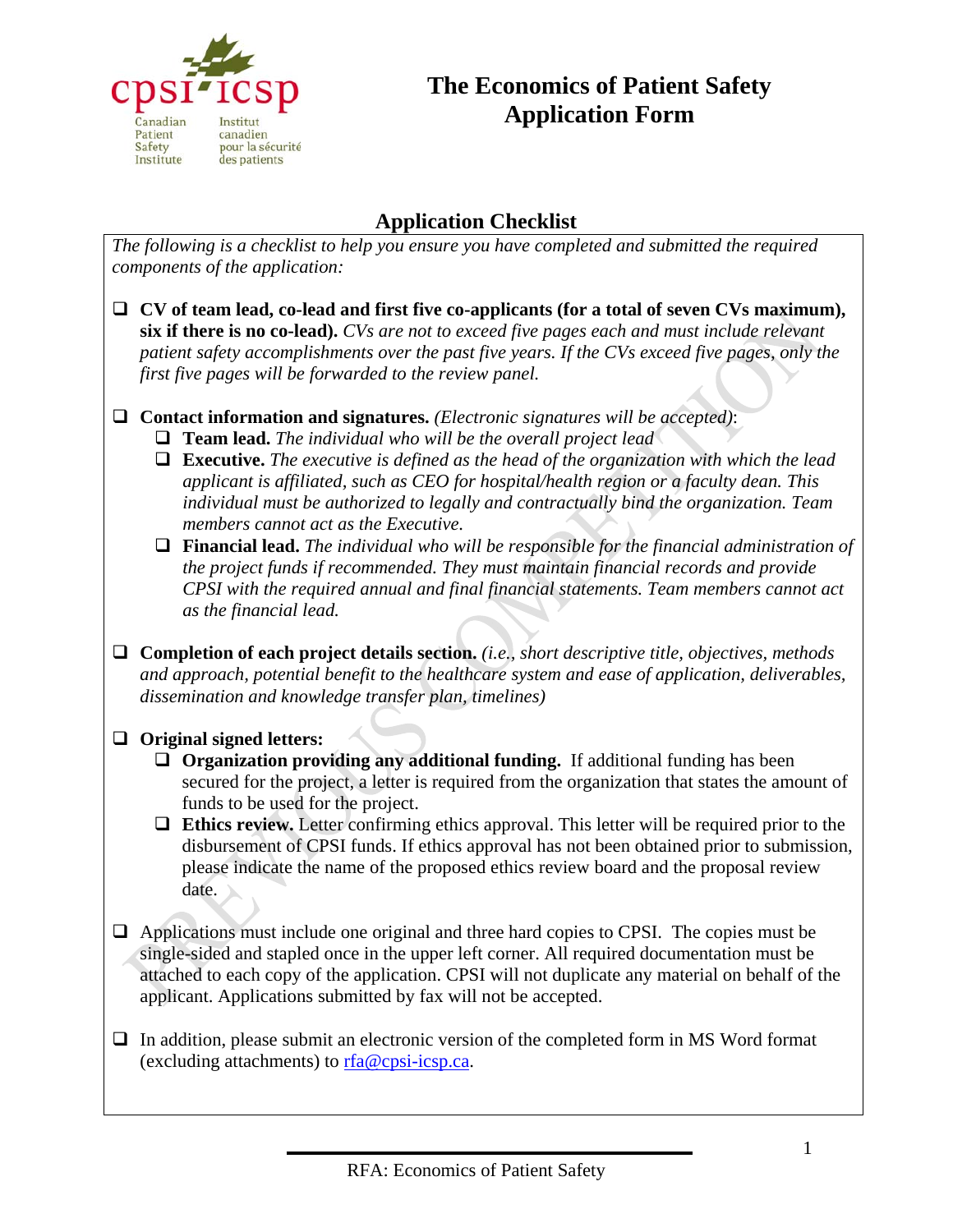

*Please note that the ONLY allowable attachments are*:

- required team member CVs:
- letter from the organization providing any additional funding; and
- if available, letter confirming ethics approval (or indicating when the review will occur)

All other relevant information must be included within the application form. Any other documents attached to the proposal will NOT be forwarded to the peer/merit review panel for consideration.

> **Complete packages must be received at CPSI offices no later than November 17, 2009 at 12:00 p.m. MT.**

**Please courier completed applications to:** 

**RFA: The Economics of Patient Safety Canadian Patient Safety Institute Suite #1414, 10235 101 Street Edmonton, AB T5J 3G1** 

**Should you have any questions or need for clarification, please email CPSI at rfa@cpsi-icsp.ca** 

To ensure consistency of information provided, telephone responses to queries will not be accommodated.

Please do not alter the format of this or other forms in any way (i.e., remove the text boxes, delete text, or modify margins, page length, or font which is pre-set to Times New Roman 12-point font). Applications that do not use the format as presented will be disqualified.

**Please complete** *all* **sections highlighted in "grey" unless specified.** 

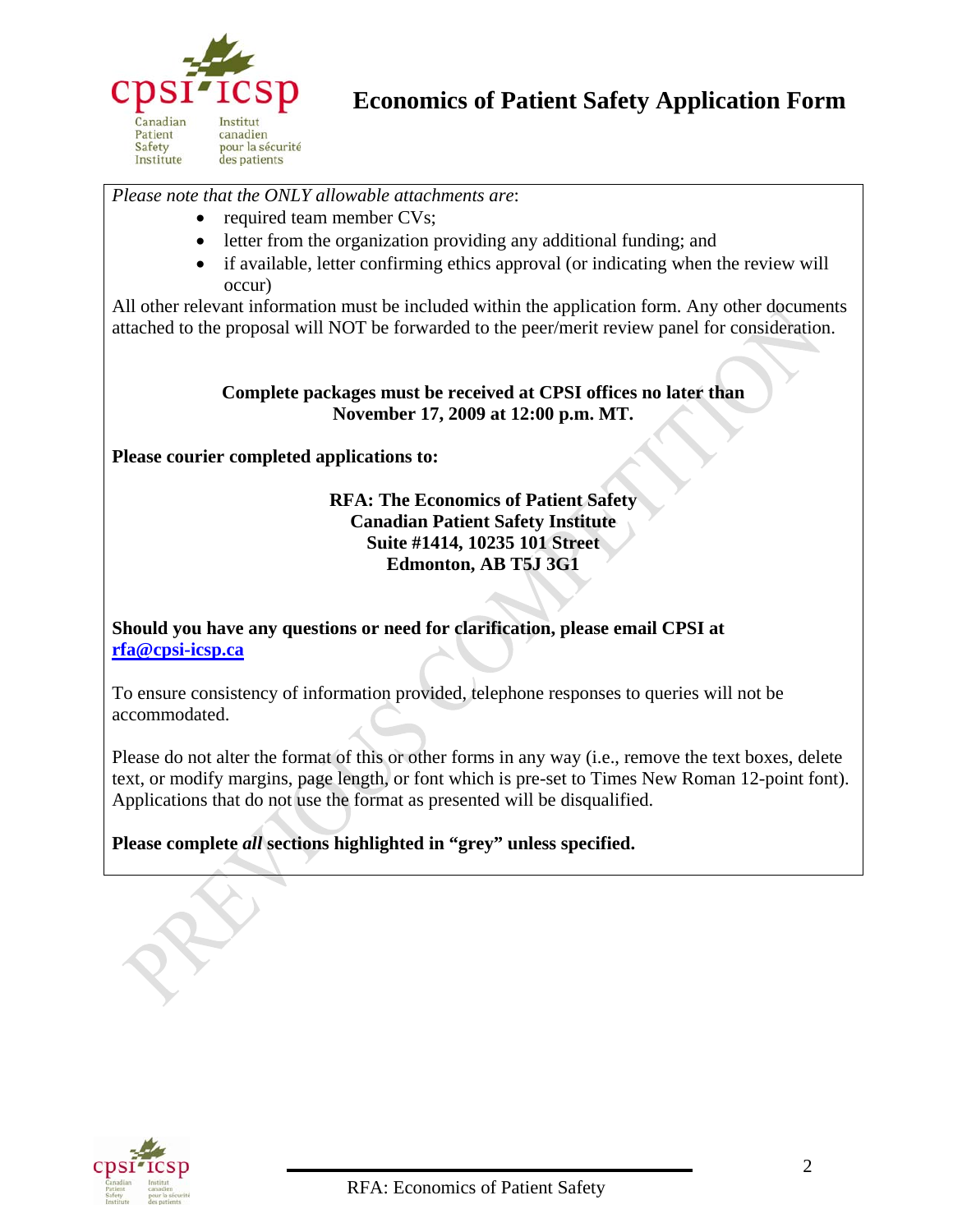## **Economics of Patient Safety Application Form**

## **Signatures/Acceptance of Terms**

*Please complete all sections highlighted in "grey" unless specified.* 

|                                        |                                                                                           | $\cdots$        |     |                       |  |
|----------------------------------------|-------------------------------------------------------------------------------------------|-----------------|-----|-----------------------|--|
| Mr./Mrs./Ms./Dr.                       | <b>Name</b>                                                                               |                 |     |                       |  |
| <b>Title/Department</b>                |                                                                                           |                 |     |                       |  |
| <b>Organization</b>                    |                                                                                           |                 |     |                       |  |
| <b>Mailing Address</b>                 |                                                                                           |                 |     |                       |  |
| <b>City</b>                            |                                                                                           | <b>Province</b> |     | <b>Postal Code</b>    |  |
| <b>Telephone</b>                       | (xxx) xxx-xxxx ext. xxxx                                                                  |                 | Fax | (xxx) xxx-xxxx        |  |
| E-mail                                 |                                                                                           |                 |     |                       |  |
|                                        |                                                                                           |                 |     | <b>Decision Maker</b> |  |
| Please check one or more if applicable |                                                                                           |                 |     | <b>Researcher</b>     |  |
|                                        | Specify discipline (e.g. nursing, pharmacy, physician)                                    |                 |     |                       |  |
| <b>Signature</b>                       |                                                                                           |                 |     | Date (mmm/dd/yy)      |  |
|                                        | I confirm that I have not received funding for this proposal from any other organization. |                 |     |                       |  |

### **Team Lead** *(include CV)*

#### **Executive Endorsement**

*i.e. Dean, CEO, Executive Director - an individual who is authorized to legally bind the organization. Team members cannot provide this executive endorsement.*

| Mr./Mrs./Ms./Dr.                                                         | <b>Name</b>              |                 |     |                    |
|--------------------------------------------------------------------------|--------------------------|-----------------|-----|--------------------|
| <b>Title/Department</b>                                                  |                          |                 |     |                    |
| Organization                                                             |                          |                 |     |                    |
| <b>Mailing Address</b>                                                   |                          |                 |     |                    |
| <b>City</b>                                                              |                          | <b>Province</b> |     | <b>Postal Code</b> |
| <b>Telephone</b>                                                         | (xxx) xxx-xxxx ext. xxxx |                 | Fax | $(xx)$ xxx-xxxx    |
| E-mail                                                                   |                          |                 |     |                    |
| <b>Signature</b>                                                         |                          |                 |     | Date (mmm/dd/yy)   |
| I confirm that the lead applicant has an appointment in my organization. |                          |                 |     |                    |

#### **Financial Lead**

*Will be responsible for the financial administration of the project funds. He/she must maintain financial records and provide CPSI with the required annual and final financial statements. Team members cannot act as the financial lead.*

|                         | I can not not be a cannot act as me phancial lead. |                 |     |                     |
|-------------------------|----------------------------------------------------|-----------------|-----|---------------------|
| Mr./Mrs./Ms./Dr.        | <b>Name</b>                                        |                 |     |                     |
| <b>Title/Department</b> |                                                    |                 |     |                     |
| <b>Organization</b>     |                                                    |                 |     |                     |
| <b>Mailing Address</b>  |                                                    |                 |     |                     |
| City                    |                                                    | <b>Province</b> |     | <b>Postal Code</b>  |
| <b>Telephone</b>        | (xxx) xxx-xxxx ext. xxxx                           |                 | Fax | $(xx)$ xxx-xxxx     |
| E-mail                  |                                                    |                 |     |                     |
| <b>Signature</b>        |                                                    |                 |     | Date ( $mm/dd/vy$ ) |

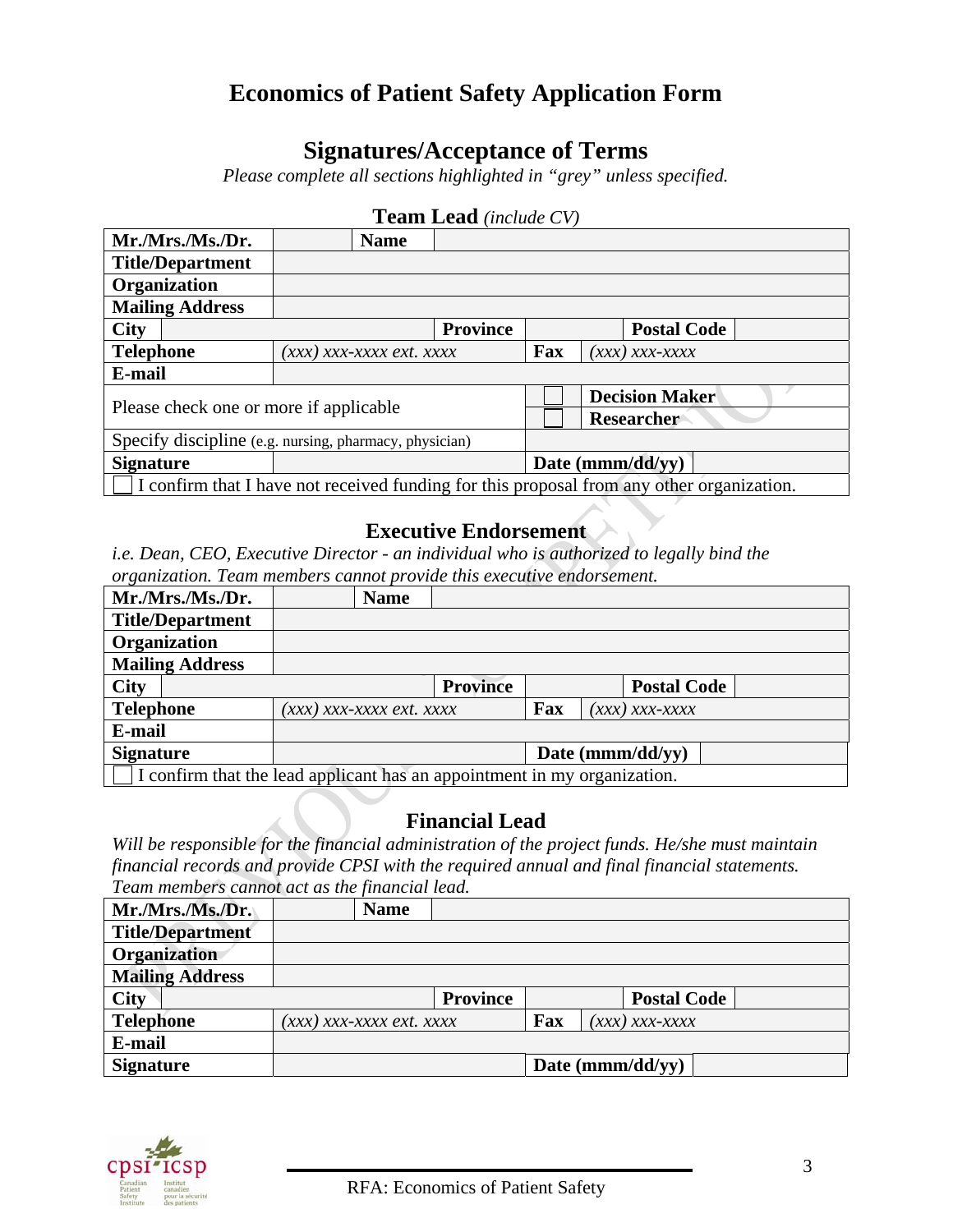## **Applicant Team**

*The team must include at least one Decision Maker and one Researcher. Five-page CVs are required for the team lead, co-lead (if applicable), and first five coapplicants. The maximum number of CVs that are allowable is seven – however this is reduced to six if there is no co-lead.* 

| Mr./Mrs./Ms./Dr.                                       | <b>Name</b>              |                 |                                            |                    |
|--------------------------------------------------------|--------------------------|-----------------|--------------------------------------------|--------------------|
| <b>Title/Department</b>                                |                          |                 |                                            |                    |
| Organization                                           |                          |                 |                                            |                    |
| <b>Mailing Address</b>                                 |                          |                 |                                            |                    |
| <b>City</b>                                            |                          | <b>Province</b> |                                            | <b>Postal Code</b> |
| <b>Telephone</b>                                       | (xxx) xxx-xxxx ext. xxxx |                 | Fax                                        | $(xxx)$ xxx-xxxx   |
| E-mail                                                 |                          |                 |                                            |                    |
| Please check one or more if applicable                 |                          |                 | <b>Decision Maker</b><br><b>Researcher</b> |                    |
|                                                        |                          |                 |                                            |                    |
| Specify discipline (e.g. nursing, pharmacy, physician) |                          |                 |                                            |                    |

**Co-Lead** *(if applicable; include CV)*

### **Co-Applicant #1** *(include CV)*

| Mr./Mrs./Ms./Dr.                       | <b>Name</b>                                            |                 |                   |                       |
|----------------------------------------|--------------------------------------------------------|-----------------|-------------------|-----------------------|
| <b>Title/Department</b>                |                                                        |                 |                   |                       |
| Organization                           |                                                        |                 |                   |                       |
| <b>Mailing Address</b>                 |                                                        |                 |                   |                       |
| City                                   |                                                        | <b>Province</b> |                   | <b>Postal Code</b>    |
| <b>Telephone</b>                       | (xxx) xxx-xxxx ext. xxxx                               |                 | Fax               | (xxx) xxx-xxxx        |
| E-mail                                 |                                                        |                 |                   |                       |
| Please check one or more if applicable |                                                        |                 |                   | <b>Decision Maker</b> |
|                                        |                                                        |                 | <b>Researcher</b> |                       |
|                                        | Specify discipline (e.g. nursing, pharmacy, physician) |                 |                   |                       |

### **Co-Applicant #2** *(include CV)*

| Mr./Mrs./Ms./Dr.                                       | <b>Name</b>              |                 |     |                       |
|--------------------------------------------------------|--------------------------|-----------------|-----|-----------------------|
| <b>Title/Department</b>                                |                          |                 |     |                       |
| Organization                                           |                          |                 |     |                       |
| <b>Mailing Address</b>                                 |                          |                 |     |                       |
| <b>City</b>                                            |                          | <b>Province</b> |     | <b>Postal Code</b>    |
| <b>Telephone</b>                                       | (xxx) xxx-xxxx ext. xxxx |                 | Fax | (xxx) xxx-xxxx        |
| E-mail                                                 |                          |                 |     |                       |
| Please check one or more if applicable                 |                          |                 |     | <b>Decision Maker</b> |
|                                                        |                          |                 |     | <b>Researcher</b>     |
| Specify discipline (e.g. nursing, pharmacy, physician) |                          |                 |     |                       |
|                                                        |                          |                 |     |                       |

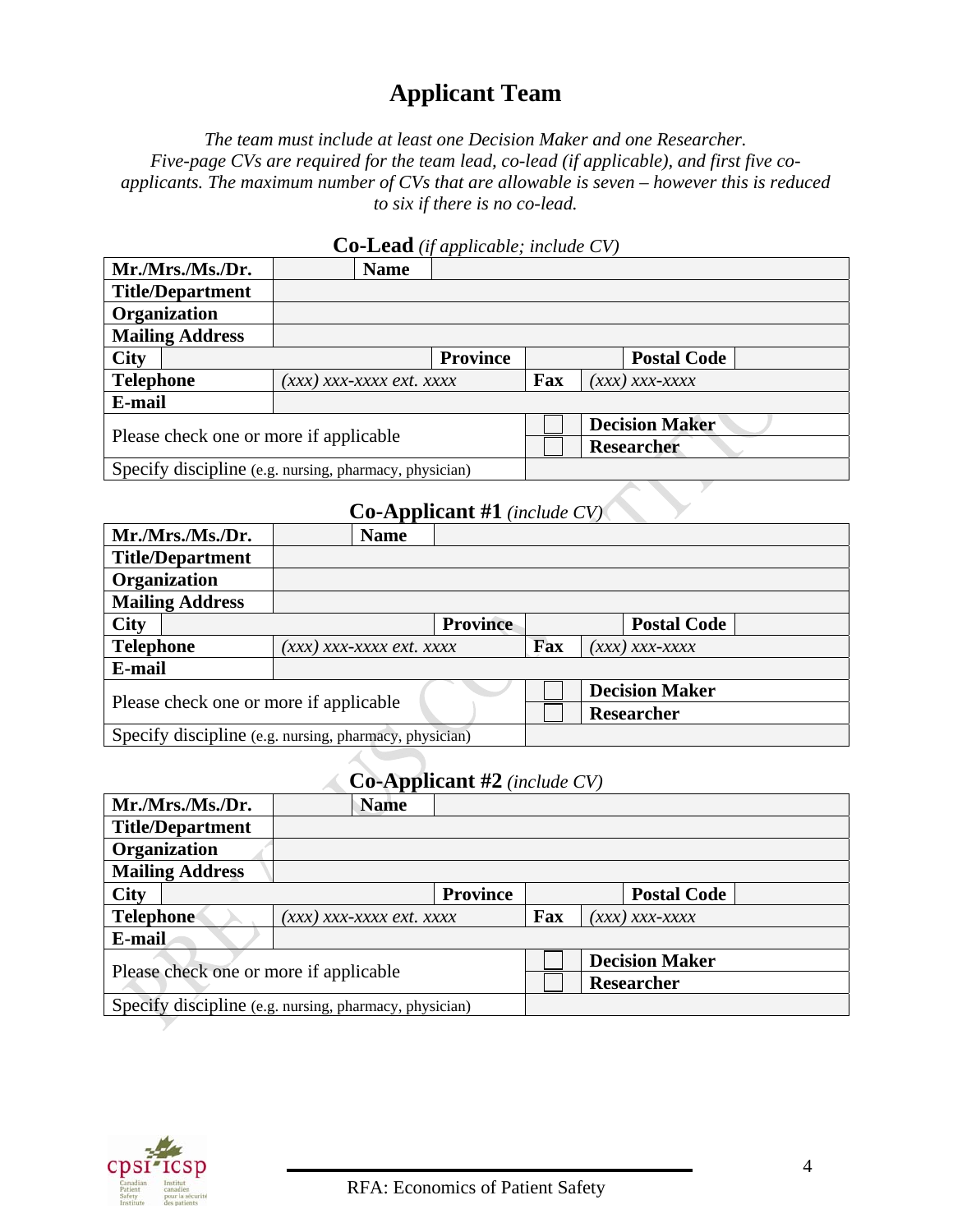## **Applicant Team**

*The team must include at least one Decision Maker and one Researcher. Five-page CVs are required for the team lead, co-lead (if applicable), and first five coapplicants. The maximum number of CVs that are allowable is seven – however this is reduced to six if there is no co-lead.* 

| <b>Co-Applicant #3</b> (include CV) |  |  |
|-------------------------------------|--|--|
|                                     |  |  |

| Mr./Mrs./Ms./Dr.                                       | <b>Name</b>              |                 |     |                                            |
|--------------------------------------------------------|--------------------------|-----------------|-----|--------------------------------------------|
| <b>Title/Department</b>                                |                          |                 |     |                                            |
| Organization                                           |                          |                 |     |                                            |
| <b>Mailing Address</b>                                 |                          |                 |     |                                            |
| <b>City</b>                                            |                          | <b>Province</b> |     | <b>Postal Code</b>                         |
| <b>Telephone</b>                                       | (xxx) xxx-xxxx ext. xxxx |                 | Fax | (xxx) xxx-xxxx                             |
| E-mail                                                 |                          |                 |     |                                            |
| Please check one or more if applicable                 |                          |                 |     | <b>Decision Maker</b><br><b>Researcher</b> |
| Specify discipline (e.g. nursing, pharmacy, physician) |                          |                 |     |                                            |

### **Co-Applicant #4** *(include CV)*

| Mr./Mrs./Ms./Dr.                       | <b>Name</b>                                            |                 |                       |                    |
|----------------------------------------|--------------------------------------------------------|-----------------|-----------------------|--------------------|
| <b>Title/Department</b>                |                                                        |                 |                       |                    |
| Organization                           |                                                        |                 |                       |                    |
| <b>Mailing Address</b>                 |                                                        |                 |                       |                    |
| <b>City</b>                            |                                                        | <b>Province</b> |                       | <b>Postal Code</b> |
| <b>Telephone</b>                       | (xxx) xxx-xxxx ext. xxxx                               |                 | Fax                   | (xxx) xxx-xxxx     |
| E-mail                                 |                                                        |                 |                       |                    |
|                                        |                                                        |                 | <b>Decision Maker</b> |                    |
| Please check one or more if applicable |                                                        |                 |                       | <b>Researcher</b>  |
|                                        | Specify discipline (e.g. nursing, pharmacy, physician) |                 |                       |                    |

### **Co-Applicant #5** *(include CV)*

| Mr./Mrs./Ms./Dr.                                       | <b>Name</b>              |                 |                       |                    |
|--------------------------------------------------------|--------------------------|-----------------|-----------------------|--------------------|
| <b>Title/Department</b>                                |                          |                 |                       |                    |
| Organization                                           |                          |                 |                       |                    |
| <b>Mailing Address</b>                                 |                          |                 |                       |                    |
| <b>City</b>                                            |                          | <b>Province</b> |                       | <b>Postal Code</b> |
| <b>Telephone</b>                                       | (xxx) xxx-xxxx ext. xxxx |                 | Fax                   | $(xxx)$ xxx-xxxx   |
| E-mail                                                 |                          |                 |                       |                    |
| Please check one or more if applicable                 |                          |                 | <b>Decision Maker</b> |                    |
|                                                        |                          |                 |                       | <b>Researcher</b>  |
| Specify discipline (e.g. nursing, pharmacy, physician) |                          |                 |                       |                    |

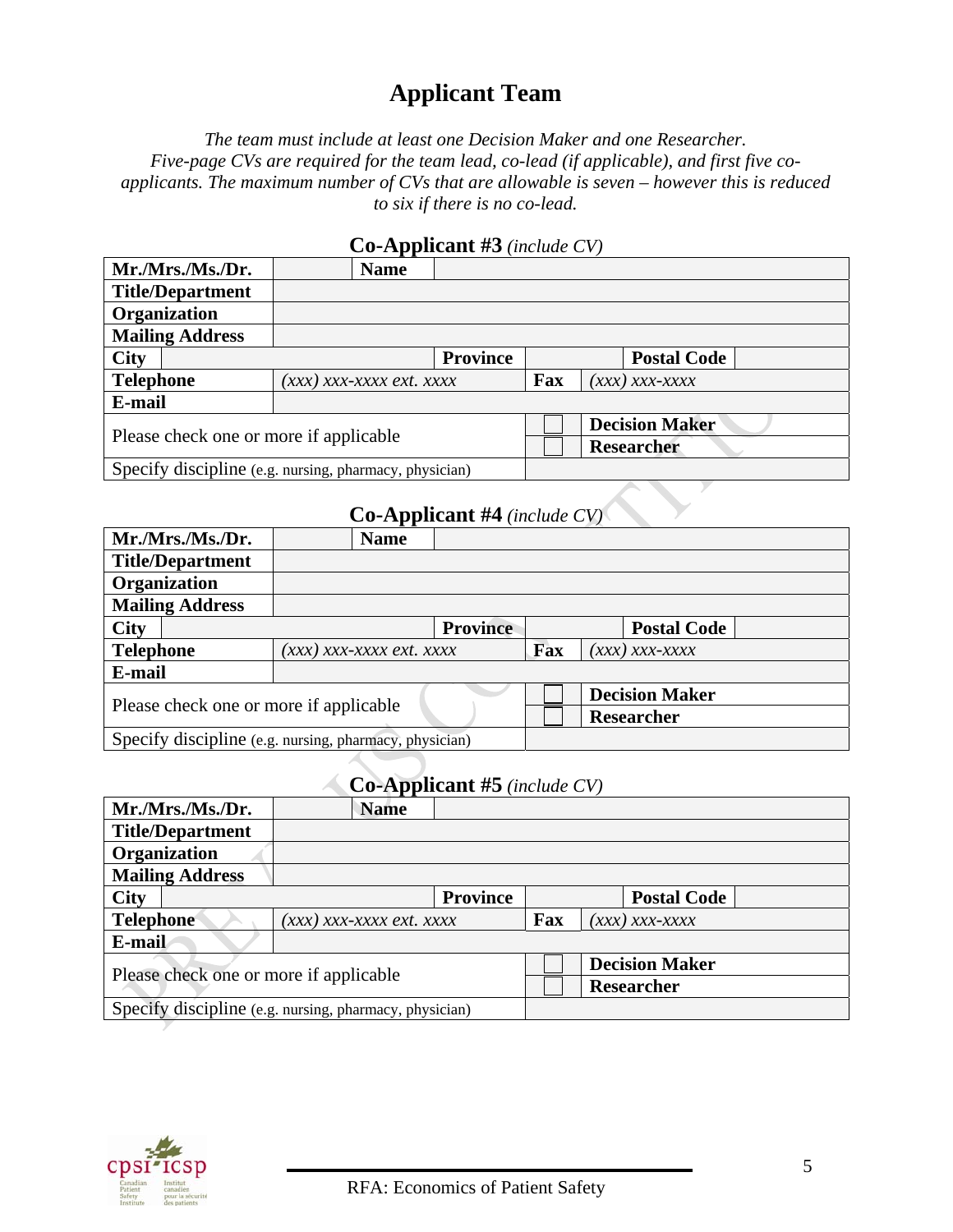## **Applicant Team**

*The team must include at least one Decision Maker and one Researcher. Five-page CVs are required for the team lead, co-lead (if applicable), and first five coapplicants. The maximum number of CVs that are allowable is seven – however this is reduced to six if there is no co-lead.* 

| Mr./Mrs./Ms./Dr.                                       | <b>Name</b>               |                 |     |                                      |
|--------------------------------------------------------|---------------------------|-----------------|-----|--------------------------------------|
| <b>Title/Department</b>                                |                           |                 |     |                                      |
| Organization                                           |                           |                 |     |                                      |
| <b>Mailing Address</b>                                 |                           |                 |     |                                      |
| <b>City</b>                                            |                           | <b>Province</b> |     | <b>Postal Code</b>                   |
| <b>Telephone</b>                                       | (xxx) xxx-xxxxx ext. xxxx |                 | Fax | (xxx) xxx-xxxx                       |
| E-mail                                                 |                           |                 |     |                                      |
|                                                        |                           |                 |     | <b>Decision Maker</b>                |
| Please check one or more if applicable                 |                           |                 |     | <b>Researcher</b>                    |
|                                                        |                           |                 |     | <b>Direct Care Provider (Yes/No)</b> |
| Specify discipline (e.g. nursing, pharmacy, physician) |                           |                 |     |                                      |
|                                                        |                           |                 |     |                                      |
| Mr./Mrs./Ms./Dr.                                       |                           | Co-Applicant #7 |     |                                      |
|                                                        | <b>Name</b>               |                 |     |                                      |
| <b>Title/Department</b>                                |                           |                 |     |                                      |
| Organization                                           |                           |                 |     |                                      |
| <b>Mailing Address</b>                                 |                           |                 |     |                                      |
| <b>City</b>                                            |                           | <b>Province</b> |     | <b>Postal Code</b>                   |
| <b>Telephone</b>                                       | (xxx) xxx-xxxx ext. xxxx  |                 | Fax | (xxx) xxx-xxxx                       |
| E-mail                                                 |                           |                 |     |                                      |
|                                                        |                           |                 |     | <b>Decision Maker</b>                |
| Please check one or more if applicable                 |                           |                 |     | <b>Researcher</b>                    |
|                                                        |                           |                 |     | <b>Direct Care Provider (Yes/No)</b> |
| Specify discipline (e.g. nursing, pharmacy, physician) |                           |                 |     |                                      |
| $Co$ -Applicant #8)                                    |                           |                 |     |                                      |
| Mr./Mrs./Ms./Dr.                                       | <b>Name</b>               |                 |     |                                      |
| <b>Title/Department</b>                                |                           |                 |     |                                      |
| <b>Organization</b>                                    |                           |                 |     |                                      |

**Co-Applicant #6**

| $Co$ -Applicant #8)                                    |                           |                 |     |                                      |  |  |
|--------------------------------------------------------|---------------------------|-----------------|-----|--------------------------------------|--|--|
| Mr./Mrs./Ms./Dr.                                       | <b>Name</b>               |                 |     |                                      |  |  |
| <b>Title/Department</b>                                |                           |                 |     |                                      |  |  |
| Organization                                           |                           |                 |     |                                      |  |  |
| <b>Mailing Address</b>                                 |                           |                 |     |                                      |  |  |
| <b>City</b>                                            |                           | <b>Province</b> |     | <b>Postal Code</b>                   |  |  |
| <b>Telephone</b>                                       | (xxx) xxx-xxxxx ext. xxxx |                 | Fax | (xxx) xxx-xxxx                       |  |  |
| E-mail                                                 |                           |                 |     |                                      |  |  |
|                                                        |                           |                 |     | <b>Decision Maker</b>                |  |  |
| Please check one or more if applicable                 |                           |                 |     | <b>Researcher</b>                    |  |  |
|                                                        |                           |                 |     | <b>Direct Care Provider (Yes/No)</b> |  |  |
| Specify discipline (e.g. nursing, pharmacy, physician) |                           |                 |     |                                      |  |  |
|                                                        |                           |                 |     |                                      |  |  |

*For additional co-applicants, please submit the full contact information on a separate page.* 

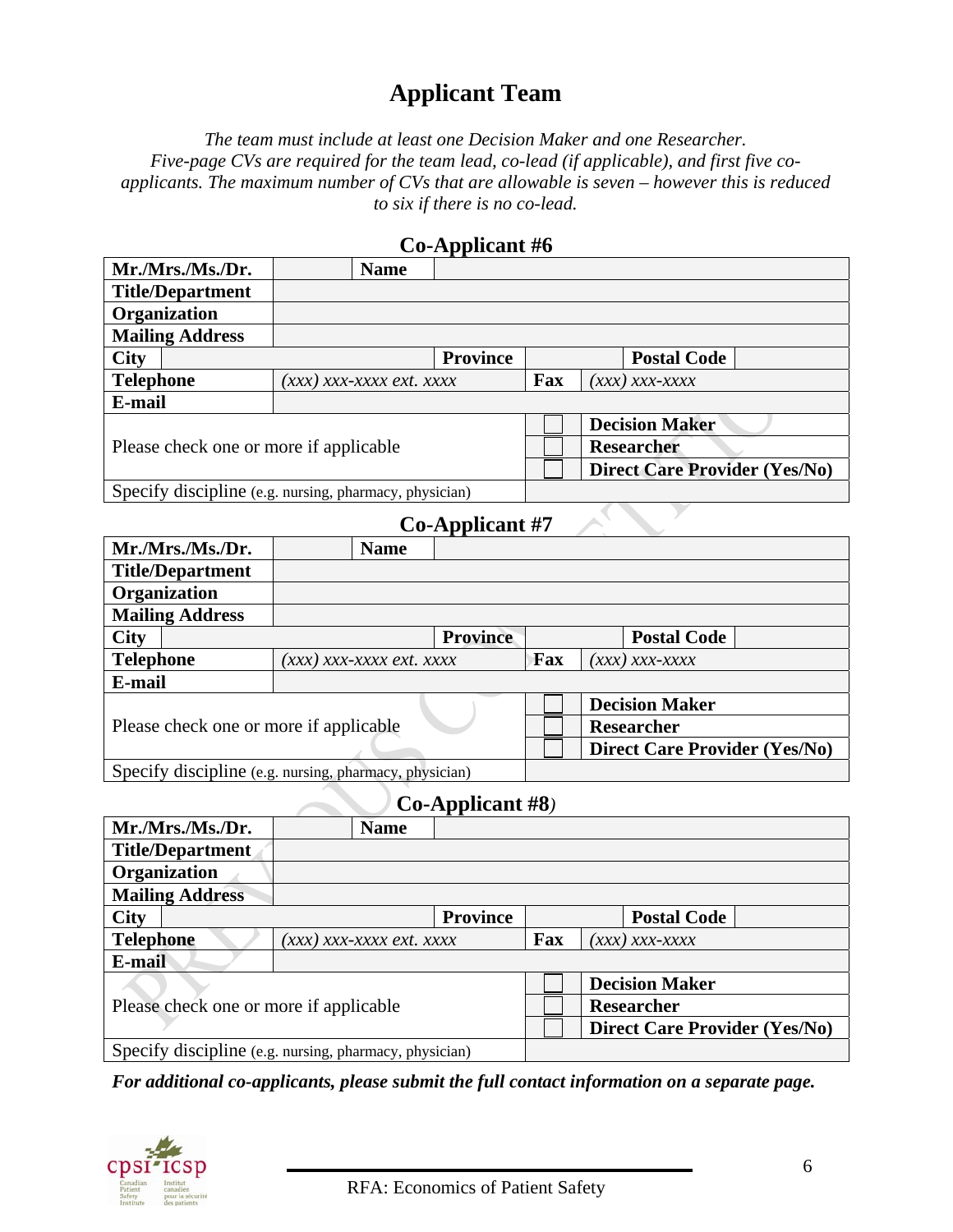# **Description of Applicant Team**

*Please provide a brief description (2 pages maximum) of key roles, time commitment, and planned contributions to the project as well as relevant qualifications and experiences.* 

**Description of Applicant Team** *(Page one)*



RFA: Economics of Patient Safety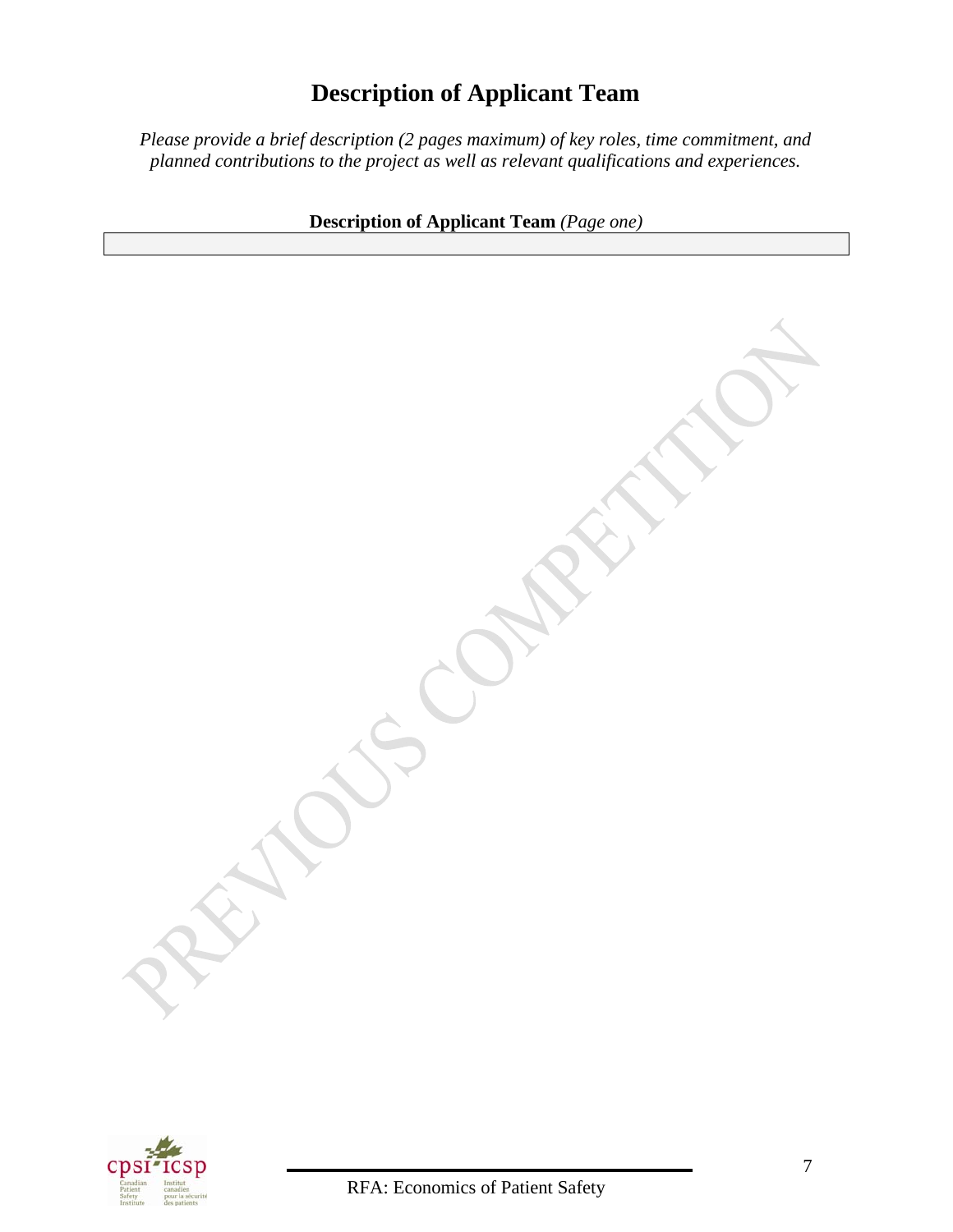# **Description of Applicant Team**

*Please provide a brief description (2 pages maximum) of key roles, time commitment, and planned contributions to the project as well as relevant qualifications and experiences.* 

**Description of Applicant Team** *(Page two)*



RFA: Economics of Patient Safety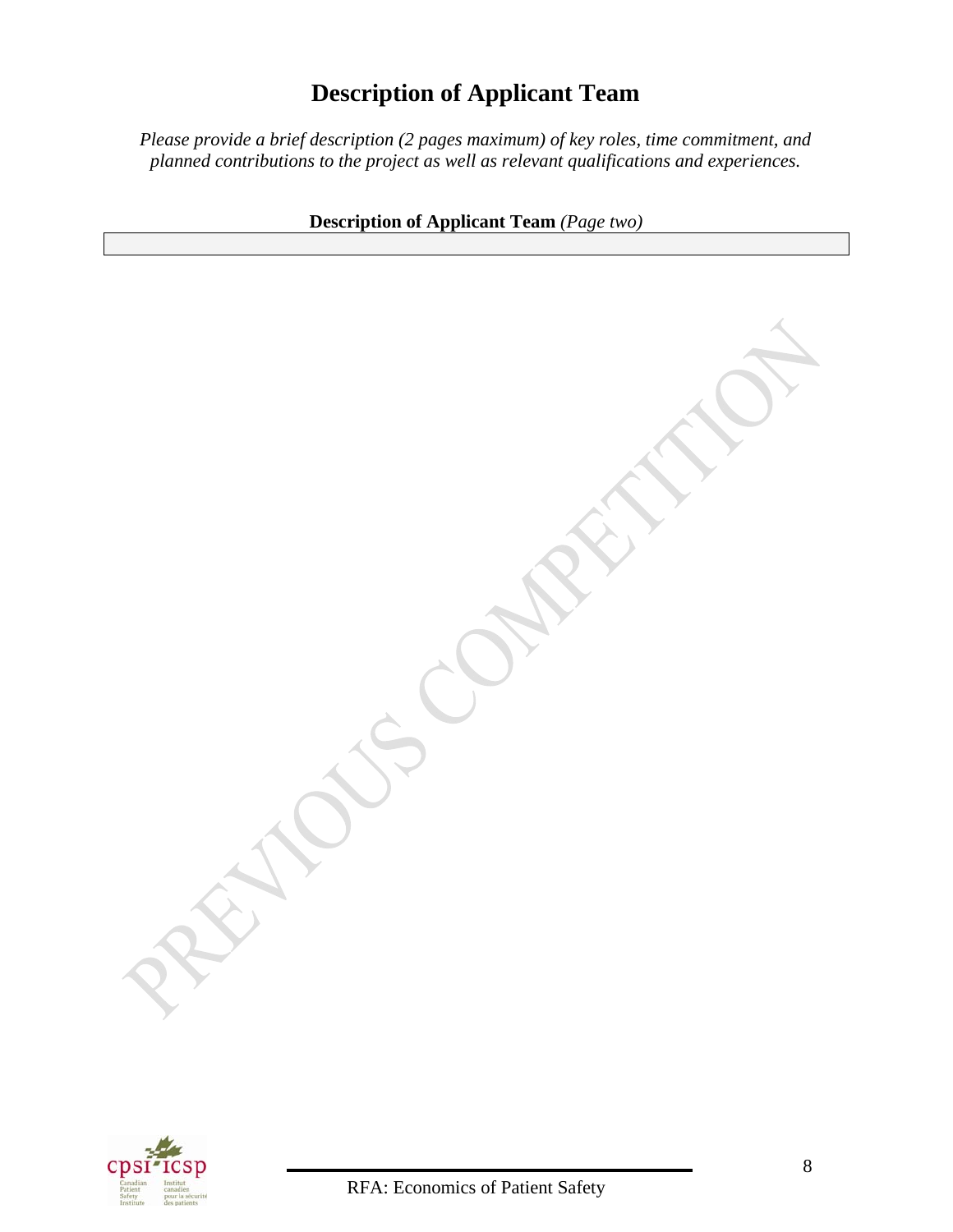| <b>Preferred Language of Correspondence</b><br>(please check the appropriate box)   | English                                        |
|-------------------------------------------------------------------------------------|------------------------------------------------|
|                                                                                     | French                                         |
| If application is in French, please check<br>your preference for translation of the | $3rd$ party translation commissioned by CPSI   |
| Project Details and budget justification<br>sections of the application             | Your own translator at the rate of \$0.25/word |

| Ethics approval attached                                    | Yes<br>$ $ No             |
|-------------------------------------------------------------|---------------------------|
|                                                             |                           |
| If no, proposed ethics review board name and<br>review date | <b>Review Board Name:</b> |
|                                                             | Proposed Review Date:     |
|                                                             |                           |

| Is this a Multi-jurisdictional Project? Refers                 | $\Box$ Yes $\Box$ No (If yes, please list jurisdictions) |
|----------------------------------------------------------------|----------------------------------------------------------|
| to participation of more than one province or                  |                                                          |
| territory, more than one health delivery<br>organization, etc. |                                                          |
|                                                                | $\Box$ Yes $\Box$ No (if yes, please list disciplines)   |
| Is this an interdisciplinary project? Refers to                |                                                          |
| participation of more than one disciplines i.e.:               |                                                          |
| pharmacy, nursing etc                                          |                                                          |
|                                                                |                                                          |



<u>linn</u>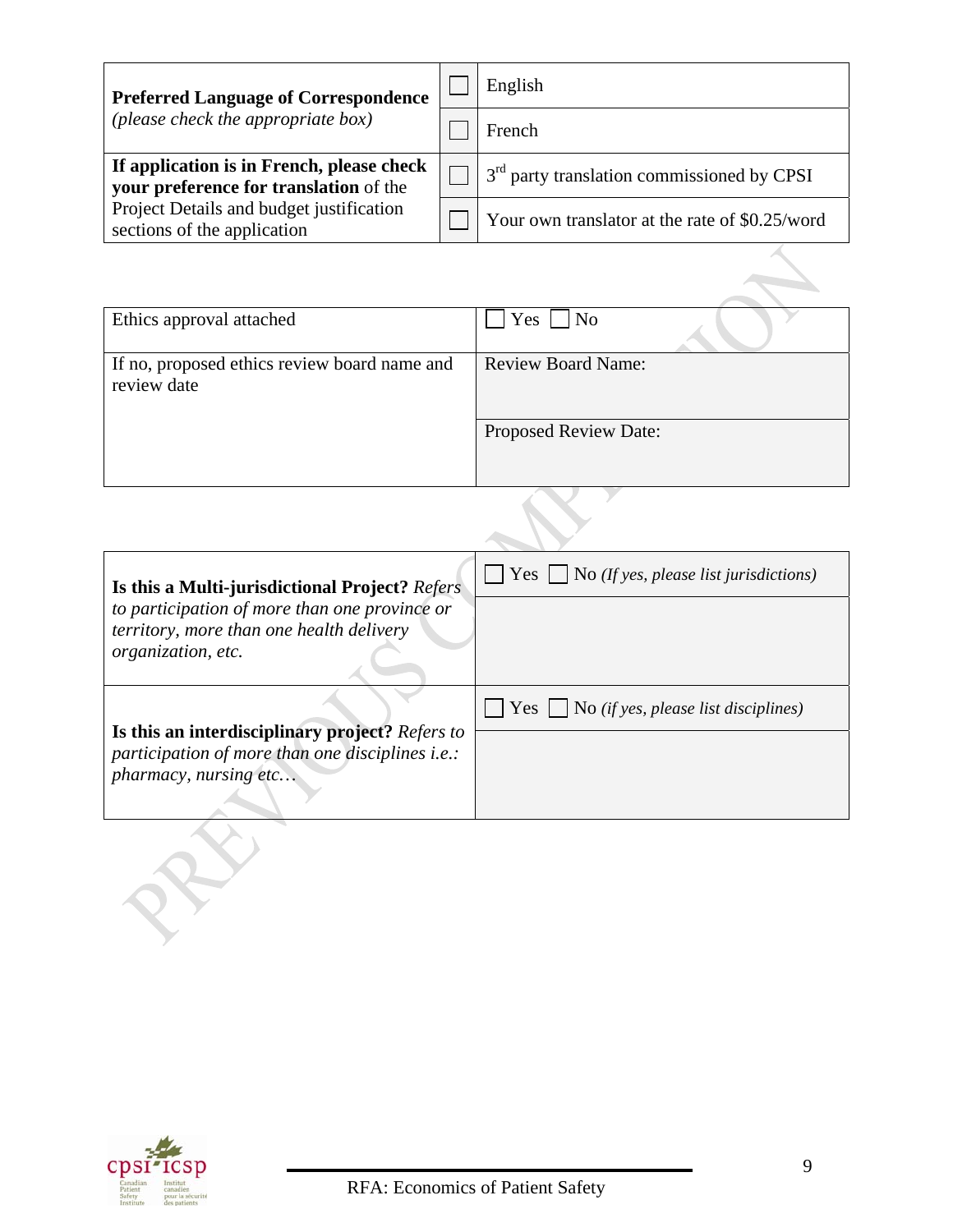# **Project Details**

*Reminder: The total length of the following sections must not exceed six pages (excluding proposed budget, budget justification, references, allowable attachments, and feedback section). Please do not alter the format of this form in any way (i.e., remove the text boxes, delete text, or modify margins, page length, or font which is pre-set to Times New Roman 12-point font). Applications that do not use this format as presented will be disqualified. This section comprises the detailed proposal of the application. Please submit information for each heading as described below.*

**Short Descriptive Title** 

**Objectives**  *The major objectives or aims of the project.*

#### **Methods and Approach**

Describe the methods and approach to be used to meet the stated objectives.

#### **Potential Benefit to the Healthcare System and Ease of Application**

*To what extent will the project yield new information that will contribute to meaningful and sustainable improvement in patient safety in the Canadian healthcare system? What is the ease with which such changes can be applied to other healthcare services, settings, or jurisdictions across Canada?*

#### **Deliverables**

*The planned products, outputs, and reports of the project.*

#### **Dissemination and Knowledge Transfer Plan**

*Detailed explanation of how the applicants will ensure other groups can use the project findings. This plan must go beyond scientific publications and conference presentations. Provide innovative plans to share all techniques, reports, templates, and other materials within and beyond the project's jurisdiction(s) and stakeholders and with CPSI so that these may be used broadly by interested healthcare stakeholders.* 

#### **Project Plan and Timelines**

*Key project milestones, specific start and end dates of each, including data collection phase. Project duration must not exceed 12 months. The project must commence no later than April 2010 and be completed by March 2011.*

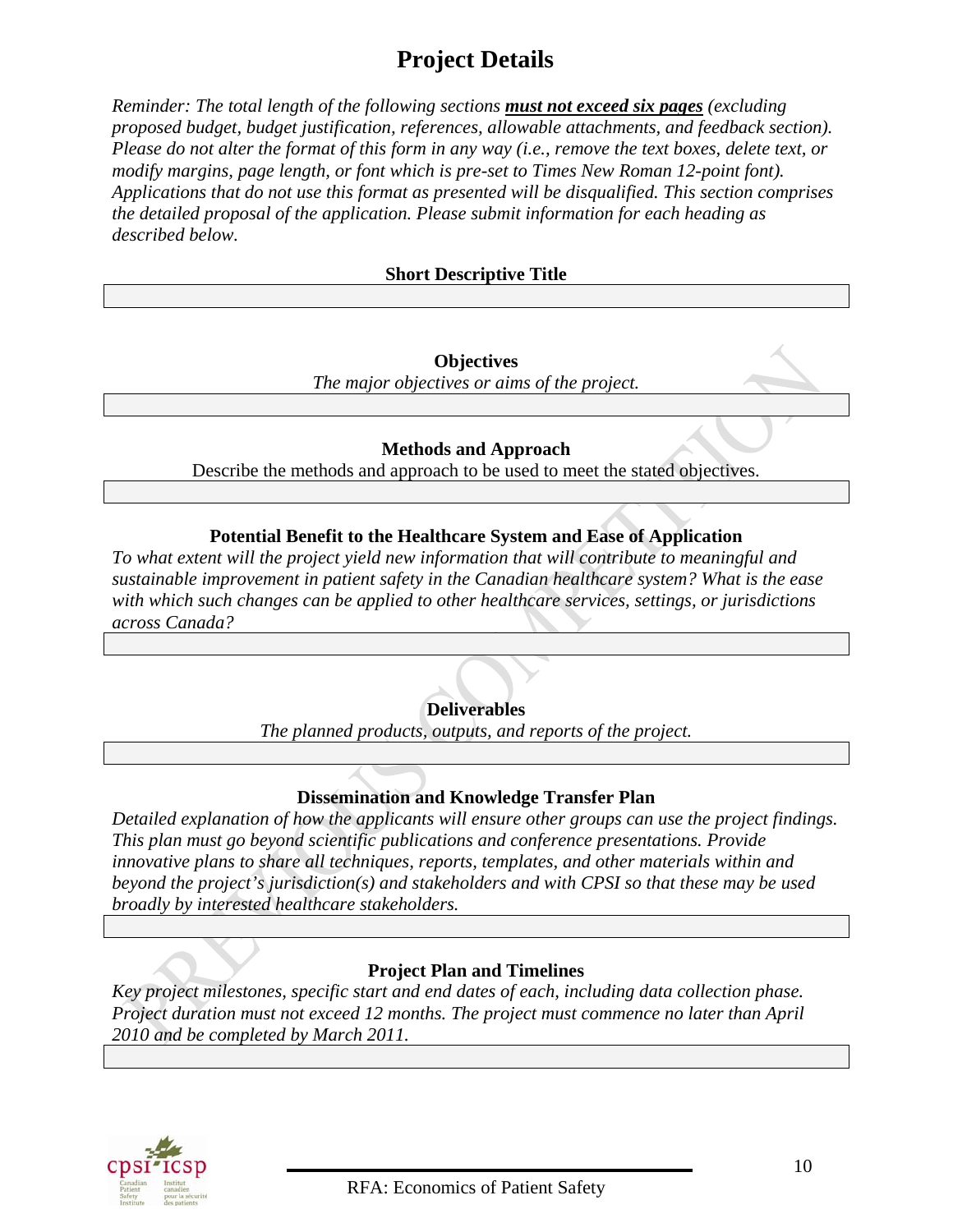### **Proposed Budget**

*This section is not included as part of the six-page limit applied to the project details section* 

#### **Details for Budget Requested of CPSI**

*Please see following page for budget justification and allowable expenses. Maximum allowable funds from CPSI, 3M and Baxter is \$120,000.* 

*Should funding beyond \$120,000 be necessary to complete this project, please identify the name of the additional confirmed funders and the amounts each will contribute to each budget category.* 

| <b>Budget Category</b>                              | CPSI, 3M and<br><b>Baxter</b> | <b>Other Funders</b><br>(if applicable) | <b>Total</b> |
|-----------------------------------------------------|-------------------------------|-----------------------------------------|--------------|
| <b>Personnel</b>                                    |                               |                                         |              |
| <b>Dissemination/Knowledge Transfer</b>             |                               |                                         |              |
| <b>Operating Costs</b>                              |                               | D                                       |              |
| <b>Research Expenses</b>                            |                               |                                         |              |
| <b>Travel</b>                                       |                               | \$                                      |              |
| <b>Capital Equipment</b><br>(maximum 10% of budget) | \$                            | \$                                      | \$           |
| <b>Budget Total</b>                                 |                               |                                         |              |

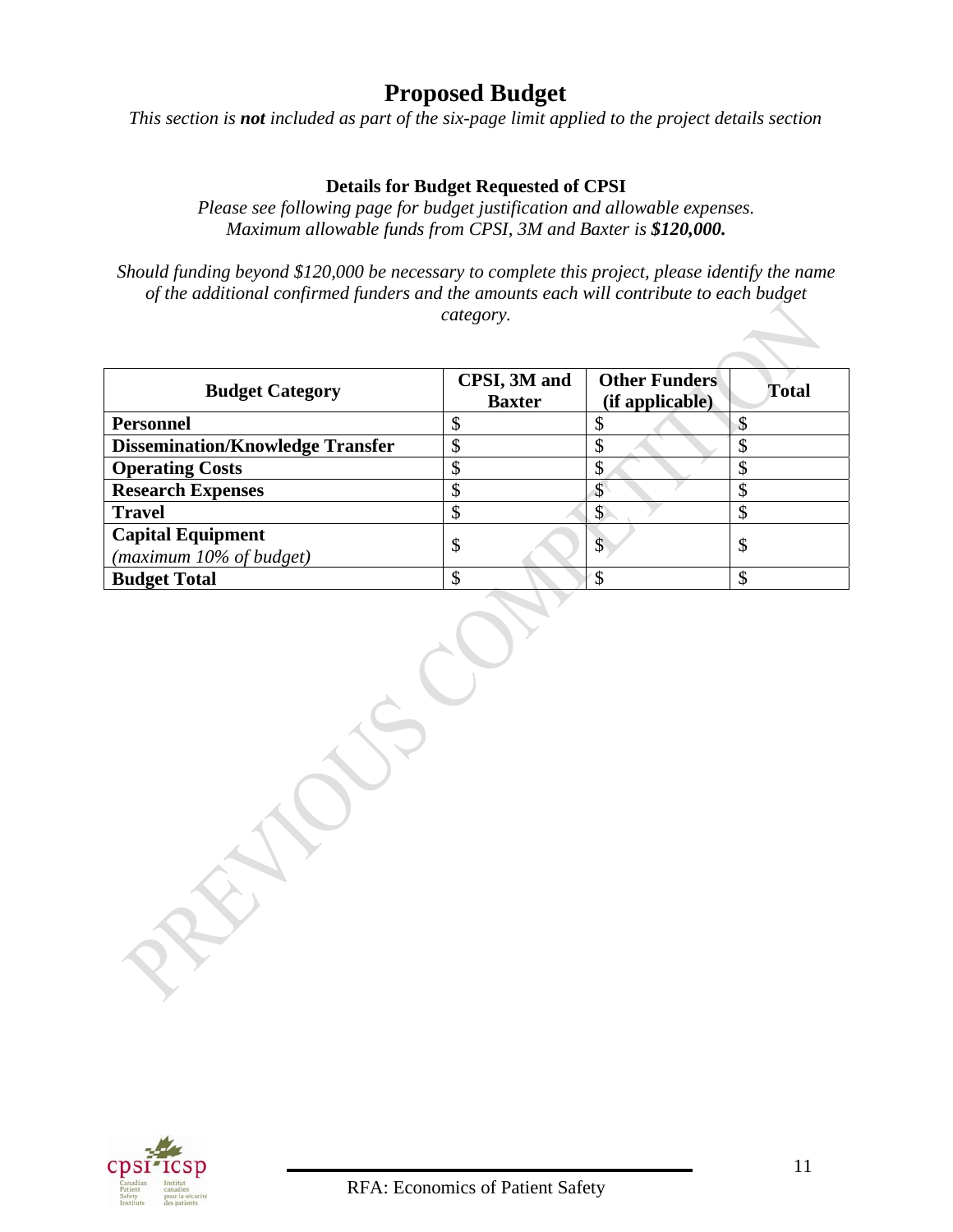### **Budget Justification**

*Please provide justification for all budget items to enable reviewers to assess reasonability of the request (two pages maximum). This section is not included as part of the six-page limit applied to the project details section.*

**Budget Justification** *(Page one)*

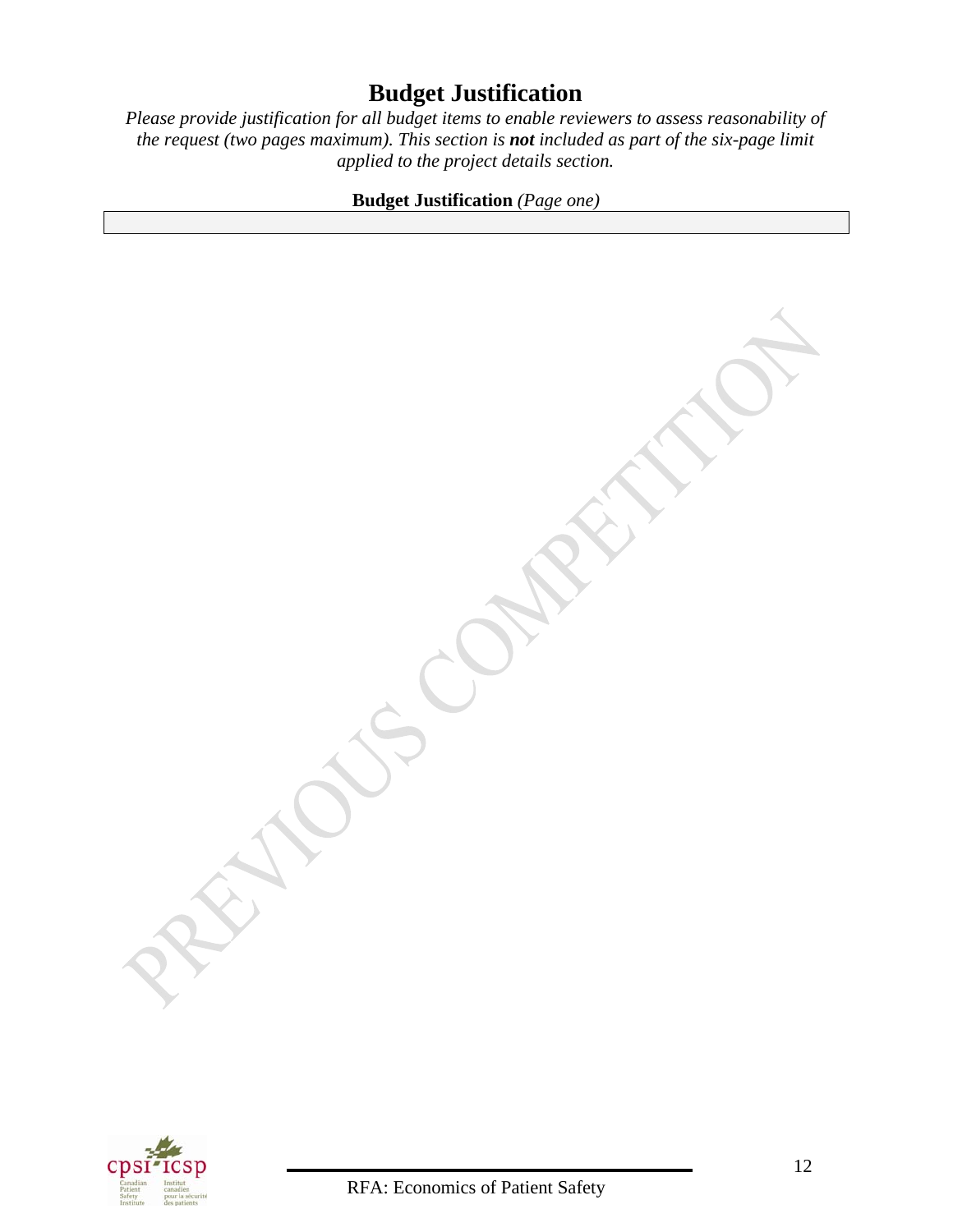### **Budget Justification**

*Please provide justification for all budget items to enable reviewers to assess reasonability of the request (two pages maximum). This section is not included as part of the six-page limit applied to the project details section.*

**Budget Justification** *(Page two)*

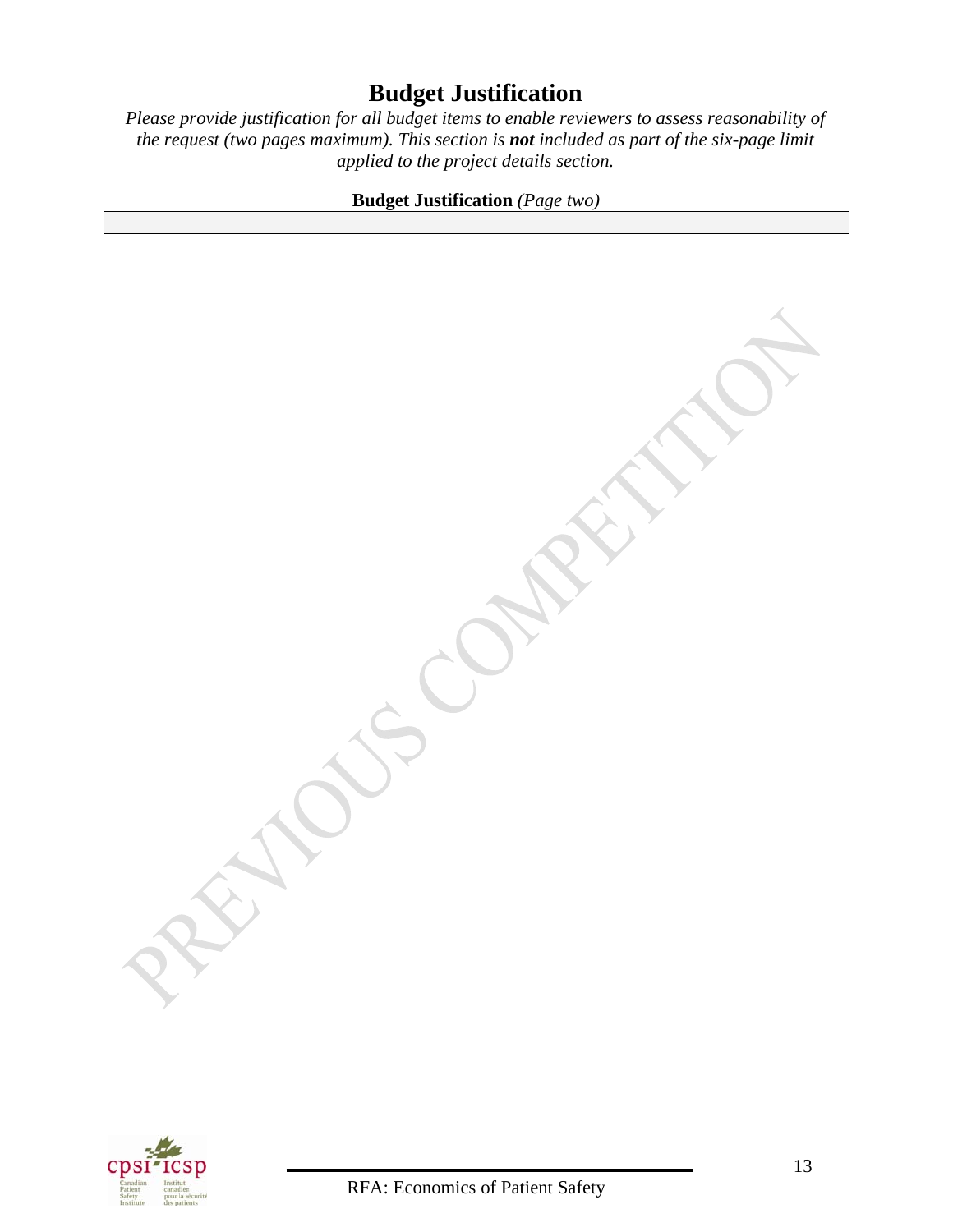### **References**

*Please use this space to provide a list of references (two page maximum). This section is not included as part of the six-page limit applied to the project details section.*

| References (Page one) |  |  |
|-----------------------|--|--|
|-----------------------|--|--|

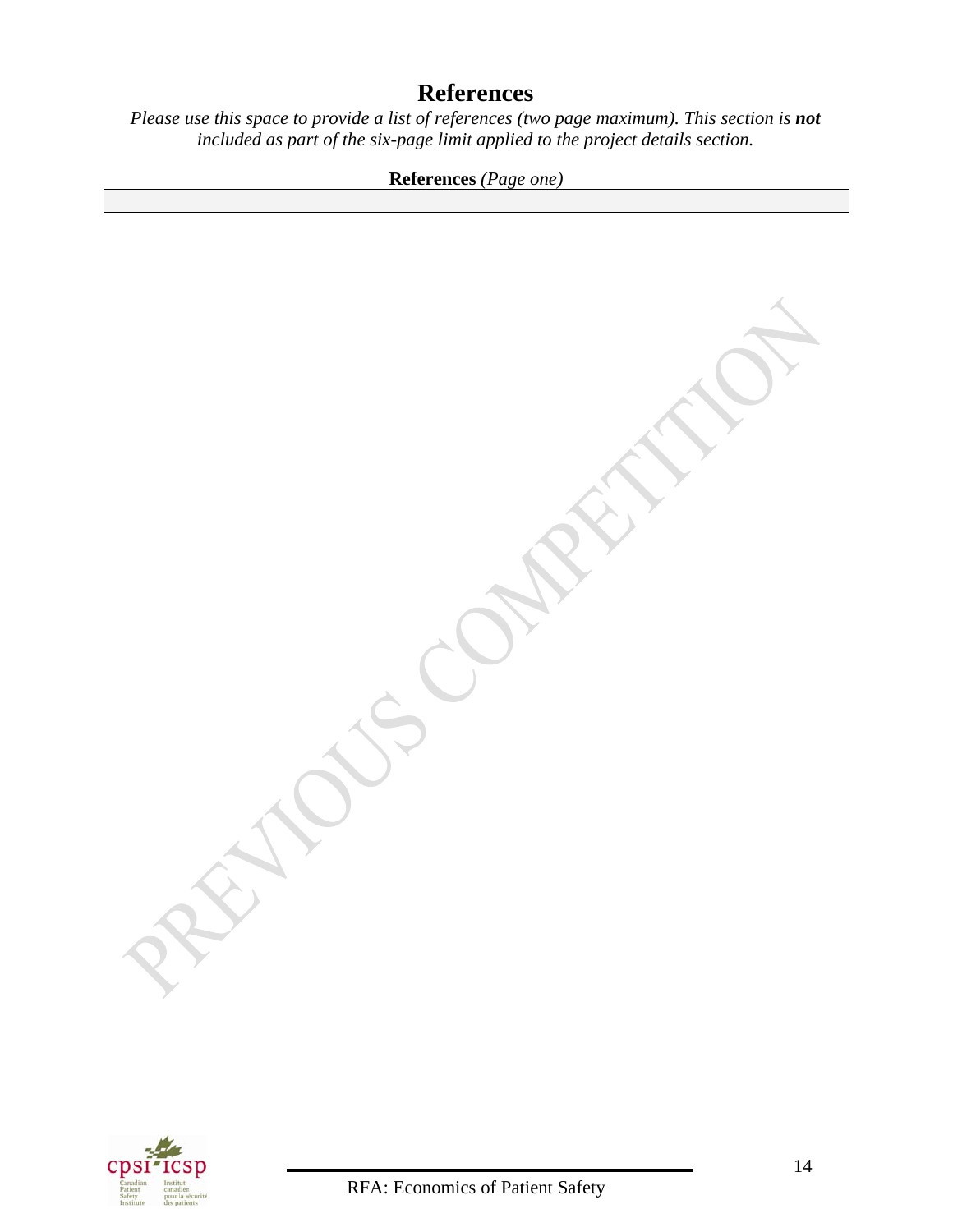### **References**

*Please use this space to provide a list of references (two page maximum). This section is not included as part of the six-page limit applied to the project details section.*

| References (Page two) |  |  |
|-----------------------|--|--|
|-----------------------|--|--|

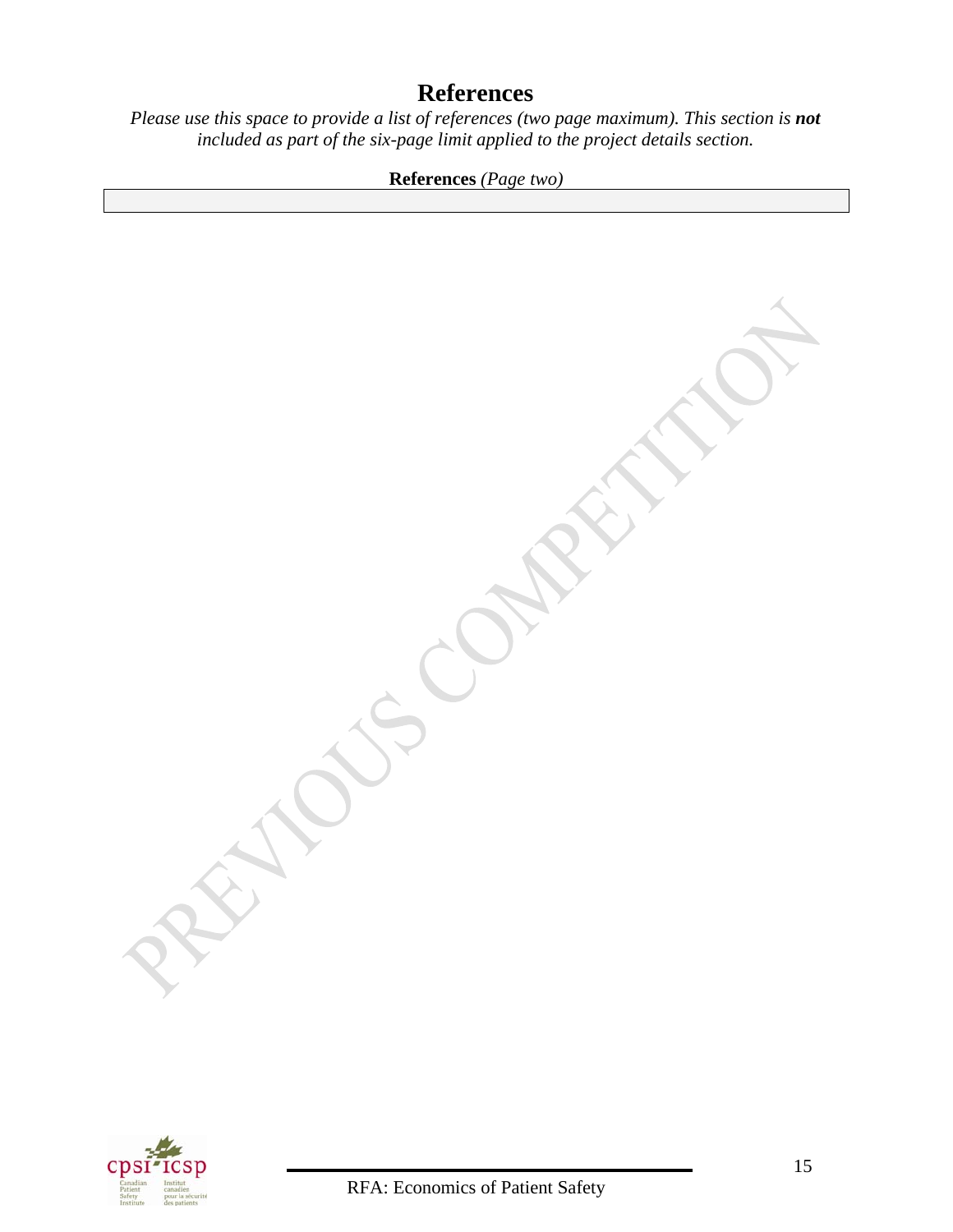# **Allowable Project Costs**

*Funding (from all sources) can be used for the following types of expenditures:* 

#### *Personnel*

- *Funds to cover the cost of dedicated staff hired to participate on project.*
- *Contract staff/consultants (these individuals are not considered members of the investigative team).*

#### *Dissemination/Knowledge Transfer*

- *Knowledge transfer activities beyond publication in peer-reviewed journals and presentations at scientific meetings.*
- *Travel to present results at conferences, meetings, symposia.*
- *Printing, web site development.*

#### *Operating Costs*

- *Communications (e.g., teleconferences, videoconferences).*
- *Office supplies.*

*Direct Research Expenses (e.g., article retrieval, database search fees, access to administrative databases)* 

#### *Capital Equipment (to a maximum of 10% of the budget)*

- *Computer software, licenses.*
- *Computer hardware, devices.*
- *Other (except for items such as furniture).*

#### *Travel (Government of Canada Treasury Board guidelines must be followed)*

• *Project-related travel.* 

### *Ineligible Expenses*

- *No funds will be made available for research administration or research overhead in the grant holding or grant recipient organizations.*
- *No funds will be made available for indirect costs of research (e.g., rent).*
- *No funds will be made available for service delivery (i.e., those services normally delivered in the care process).*
- *Release time or salary support for faculty within a post secondary academic institution such as a University, College, Technical Institute or other education institutions who educate current or future health care providers.*
- *Researchers who hold career awards or fee-for-service clinicians.*
- *Release time or salary support for team members whose current job description includes conducting or participating in research*
- *Release time for decision makers to participate on the team unless they are being replaced in their existing roles while they participate on the team.*